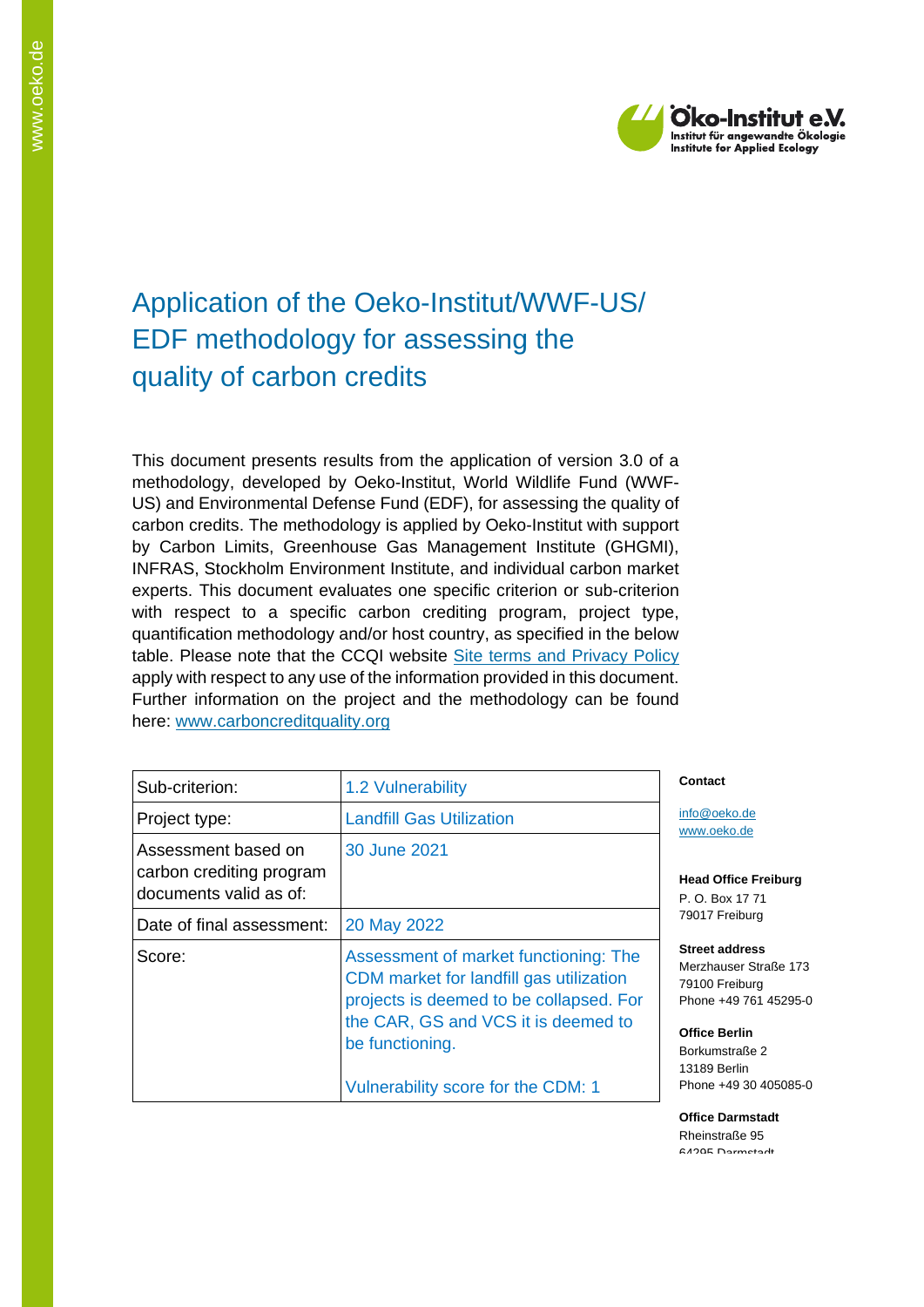## **Assessment**

## **Relevant scoring methodology provisions**

In market situations where the supply of carbon credits from already registered and implemented projects considerably exceeds the current and expected future demand for carbon credits, the purchase of carbon credits does not necessarily trigger further emission reductions. The methodology therefore evaluates for carbon credits in collapsed markets whether the projects would continue to reduce GHG emissions even without carbon credit revenues, or whether they are at risk of discontinuing GHG abatement without these revenues. In the latter case, they are classified as vulnerable projects. The methodology employs a stepwise approach for assessing the vulnerability of the respective project type or individual project:

- Step 1: Evaluate whether the relevant market of the carbon credit can be characterized as collapsed (see methodology for further details). Note that currently, this situation only applies to the CDM.
- Step 2: Identify potential continuation and discontinuation scenarios. If applied on the project type level a representative sample of projects can be assessed.
- Step 3: Evaluate how applicable legal requirements affect the feasibility of the scenarios identified in step 2. Apply this step to both continuation and discontinuation scenarios. Remove scenarios that could not be pursued due to applicable laws and regulations. This step may be applied at project or project type level in the context of a specific host country or at the level of the carbon crediting program (see methodology for further details).
- Step 4: Assess financial benefits and costs and rank the remaining scenarios in order of their financial attractiveness by performing a cost-benefit analysis of each scenario. The financial attractiveness of a project depends on whether its income exceeds the operational expenditure in the absence of carbon credits. Only OPEX and benefits are therefore considered in the analysis. Exclude costs and benefits that occur under all scenarios in a uniform manner.
- Step 5: Assess whether any of the scenarios faces non-financial barriers that exclude it from being the course of action. For conducting the barrier assessment, the same approach described in section 1.1.4 is applied using an expert judgement. Remove all scenarios that face nonfinancial barriers and are scored at 5 or 4 from further consideration.
- Step 6: Determine the most likely project scenario. The highest ranked remaining scenario is the likely course of action. If this is a continuation scenario, the project is deemed to have a low vulnerability to discontinue GHG abatement (score of 1). If the scenario is a discontinuation scenario, and it is either the only remaining scenario or any other scenarios are financially significantly less attractive, then the vulnerability is deemed to be high (score of 5). In other instances, e.g. where a continuation and discontinuation scenario may be equally plausible, no clear conclusion can be drawn on vulnerability (score of 3).

| <b>Degree of Vulnerability</b> | <b>Score</b>         |
|--------------------------------|----------------------|
| High Vulnerability             | $\ddot{\phantom{1}}$ |
| Vulnerability not conclusive   |                      |
| Low Vulnerability              |                      |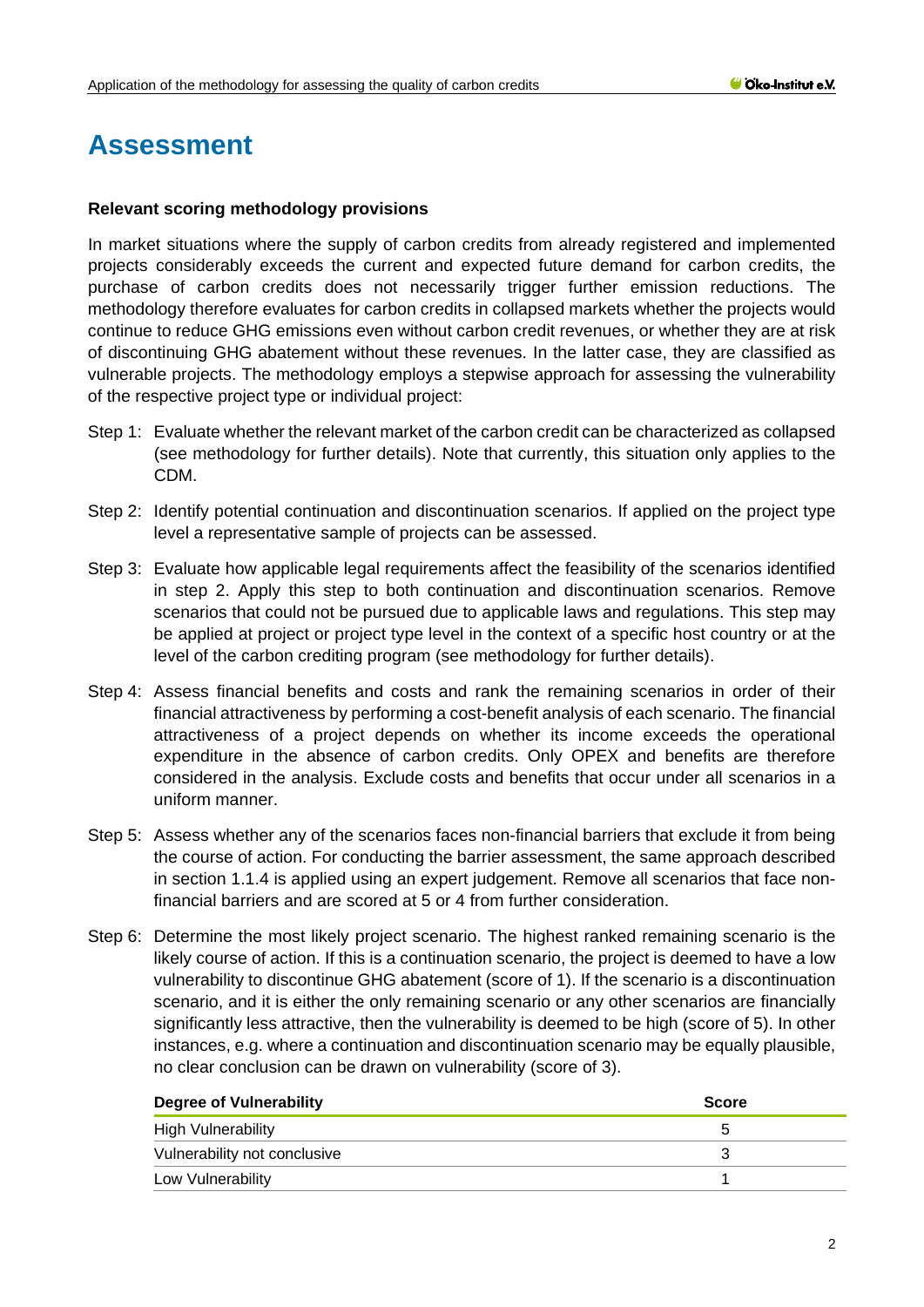## **Information sources considered**

- 1 CDM Project Search. Data accessed on 04 February 2022 <https://cdm.unfccc.int/Projects/projsearch.html>
- 2 Cames, M., Harthan, R. O., Fussler, J., Lazarus, M., Lee, C. M., Erickson, P. and Spalding-Fecher, R. (2016). *How Additional Is the Clean Development Mechanism? Analysis of the Application of Current Tools and Proposed Alternatives*. CLlMA.B.3/SERl2013/0026r. Prepared for DG Clima by Oeko-Institut, INFRAS, Stockholm Environment Institute (SEI), Berlin. [https://ec.europa.eu/clima/sites/clima/files/ets/docs/clean\\_dev\\_mechanism\\_en.pdf](https://ec.europa.eu/clima/sites/clima/files/ets/docs/clean_dev_mechanism_en.pdf)
- 3 Warnecke et al. (2019) Robust eligibility criteria essential for new global scheme to offset aviation emissions – Supplementary information [https://static](https://static-content.springer.com/esm/art%3A10.1038%2Fs41558-019-0415-y/MediaObjects/41558_2019_415_MOESM1_ESM.pdf)[content.springer.com/esm/art%3A10.1038%2Fs41558-019-0415](https://static-content.springer.com/esm/art%3A10.1038%2Fs41558-019-0415-y/MediaObjects/41558_2019_415_MOESM1_ESM.pdf) [y/MediaObjects/41558\\_2019\\_415\\_MOESM1\\_ESM.pdf](https://static-content.springer.com/esm/art%3A10.1038%2Fs41558-019-0415-y/MediaObjects/41558_2019_415_MOESM1_ESM.pdf)

#### **Assessment outcome**

The project type is assigned a score of 1.

#### **Justification of assessment**

Step 1: Per the guidance in the methodology the CDM market is collapsed. There are currently 164 registered landfill gas utilization projects under the CDM. All other markets relevant for this demoapplication are considered functioning.

Step 2: The following continuation or discontinuation scenarios are identified:

- Scenario 1: Mitigation activity continues as originally designed and implemented, and at the same scale.
- Scenario 2: Mitigation activity continues but at a smaller scale as maintenance of the landfill gas capturing and utilization equipment will be discontinued leading to the equipment eventually ceasing to function.
- $\mathcal{L}^{\text{max}}$ Scenario 3: Mitigation activity discontinues as project owners will cease to operate the landfill gas capturing and utilization equipment.
- Scenario 4: Mitigation activity discontinues as project owners will dismantle the collection and utilization equipment.

Step 3: Some jurisdictions have legal requirements that require collection of landfill gas. For this reason, there is a possibility that new legal requirements are introduced or that existing legal requirements are enforced after the implementation of a landfill gas project. In this case, the mitigation activity might continue. It is difficult to assess, however, how often such a situation could occur. As there is no conclusive outcome on this step, the following steps are applied.

Step 4: As the assessment is conducted on the project type level, the relationship between revenues and OPEX was analysed for a sample of landfill gas utilization projects. The sample was constructed as follows: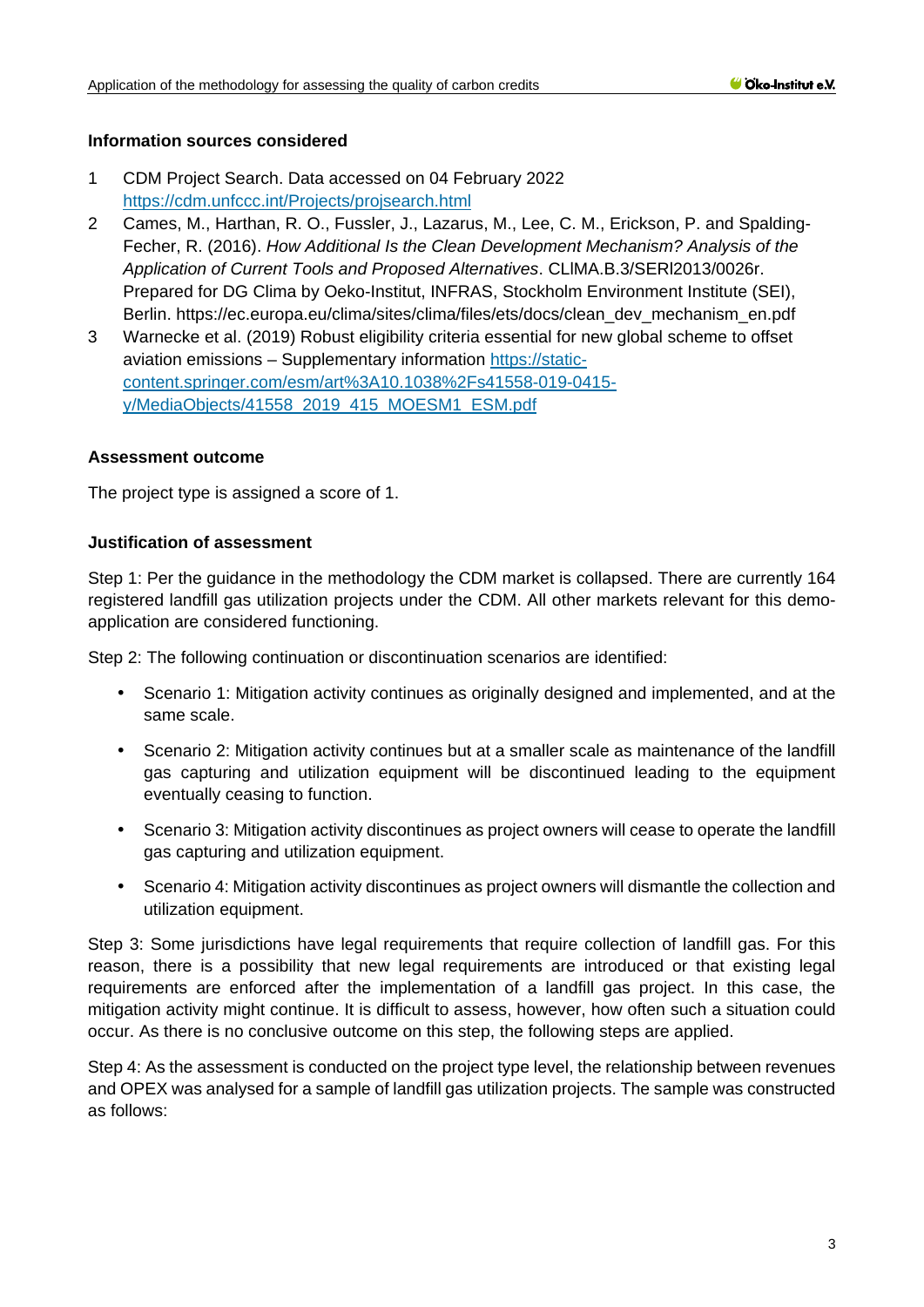- The project databases of the Clean Development Mechanism (CDM), the Climate Action Reserve (CAR), the Gold Standard (GS) and Verra's Verified Carbon Standard (VCS) were searched for the project type land fill gas utilization.
- For the projects identified in each of the registries a search was performed whether they  $\mathcal{L}^{\text{max}}$ provide the necessary detailed information on their financial viability that is required for performing the assessment. In particular, the assessment requires the following data:
	- o A time series of revenues other than from carbon credits over the operational period of the project.
	- $\circ$  A time series of operational expenditures over the operational period of the project
- Only the CDM project search platform provides detailed information on the financial model of  $\hat{\mathbf{r}}$ projects. The assessment therefore is limited to CDM project only
- There are currently 195 landfill gas utilization projects with active reference numbers accessible through CDM project search. These have varying status with the program (registered, pending publication, withdrawn, etc.).
- A review of key project information for each of the 195 projects showed that only 47 provide the financial information required for performing the assessment. These 47 projects therefore form the input for the data sample constructed for the assessment.
- All projects provide this information as a separate excel sheet which was downloaded for each project.

In constructing the data sample, the following information was collected directly from each excel sheet for each project and transferred in a central excel sheet created for conducting the analysis:

- The project ID
- The project start date  $\mathcal{L}$
- $\mathbf{r}$ The host country
- The host country region  $\mathbf{r}$
- The currency used by the project proponent for the financial model  $\overline{\phantom{a}}$
- The unit used by the project proponent to present financial information (e.g., 10,000 RMB)  $\ddot{\phantom{a}}$

In addition to this basic information, for each project the revenues other than carbon credits and operational expenditures were considered. All projects provide this information as a time series over the full operational period of the project. Some projects indicate the actual years for the time series (2007, 2008, 2009, etc.) while other indicate the time period (Period 1, period 2, period 3, etc.). The construction period was not considered for the assessment.

For each project, the information provided was reviewed in detail to identify the correct values for revenues and operational expenditure. Per the methodology's guidance, only those revenues and costs were considered that do not accrue uniformly through all scenarios identified in step 2 above.

All projects accrue revenues from the sale of electricity generated with the landfill gas collected. The way project proponents provide this information differs between projects. Some project proponents have provided figures for these revenues excluding value added tax, while the figures for other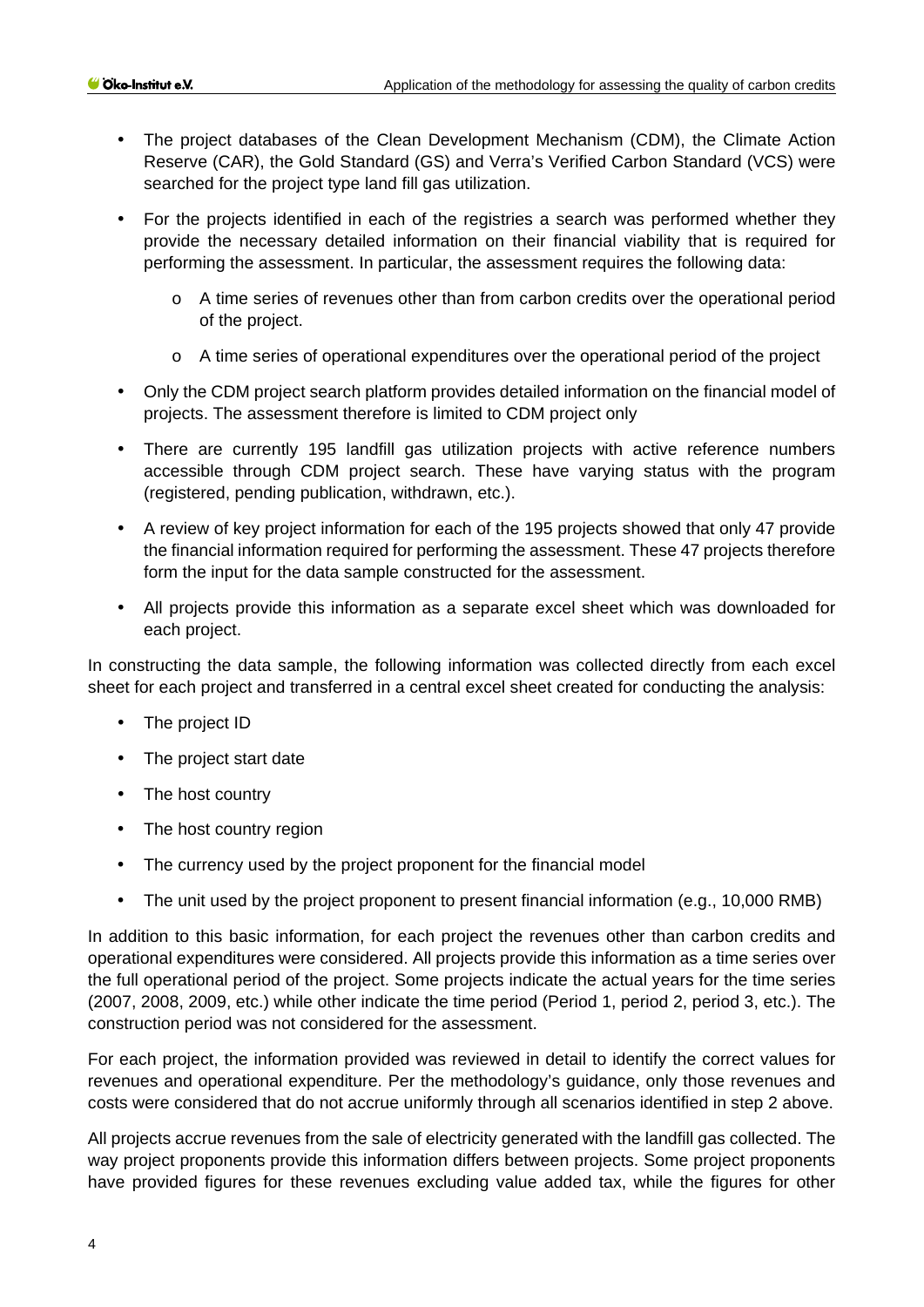projects include value added tax. Some projects receive subsidies in form of rebates for value added tax, for some projects additional surcharges apply in form of city construction taxes or "education fees" that depend on the amount of value added tax due by a project. All this information was harmonized by calculating for each project only the revenue from electricity sales after deducting payable value added tax and other surcharges.

The operational expenditure is provided more uniformly across different projects, making it not necessary to harmonize the data from the individual projects. For each project it was however validated that only those costs that do not apply to all scenarios were considered.

Finally, the costs and revenues were compared for each project in each period. The results of the assessment are shown in [Table 1](#page-5-0) below. Green shaded cells indicate that the revenues exceed the operational expenditures in the relevant period, while red shaded cells indicate the opposite.

Based on the outcome of the calculation above, projects are assigned to different groups of projects with similar patterns in the relationship between revenues and costs (see [Table 2\)](#page-7-0). For each group, an assessment is made whether the likely course of action for this group of projects is to continue or discontinue the collection and utilization of landfill gas.

For groups 1-3, consisting of 39 out of the 47 projects, there is a high likelihood that project owners will continue the mitigation activity without revenues from carbon credits. For these projects revenues exceed operational expenditure in all or most periods.

For groups 4-5, comprising 8 projects, the assessment remains inconclusive. For these projects, operational expenditure exceeds revenues during the last period of operation only (group 4) or after a certain period in time without revenues returning to exceeding OPEX afterwards (group 5).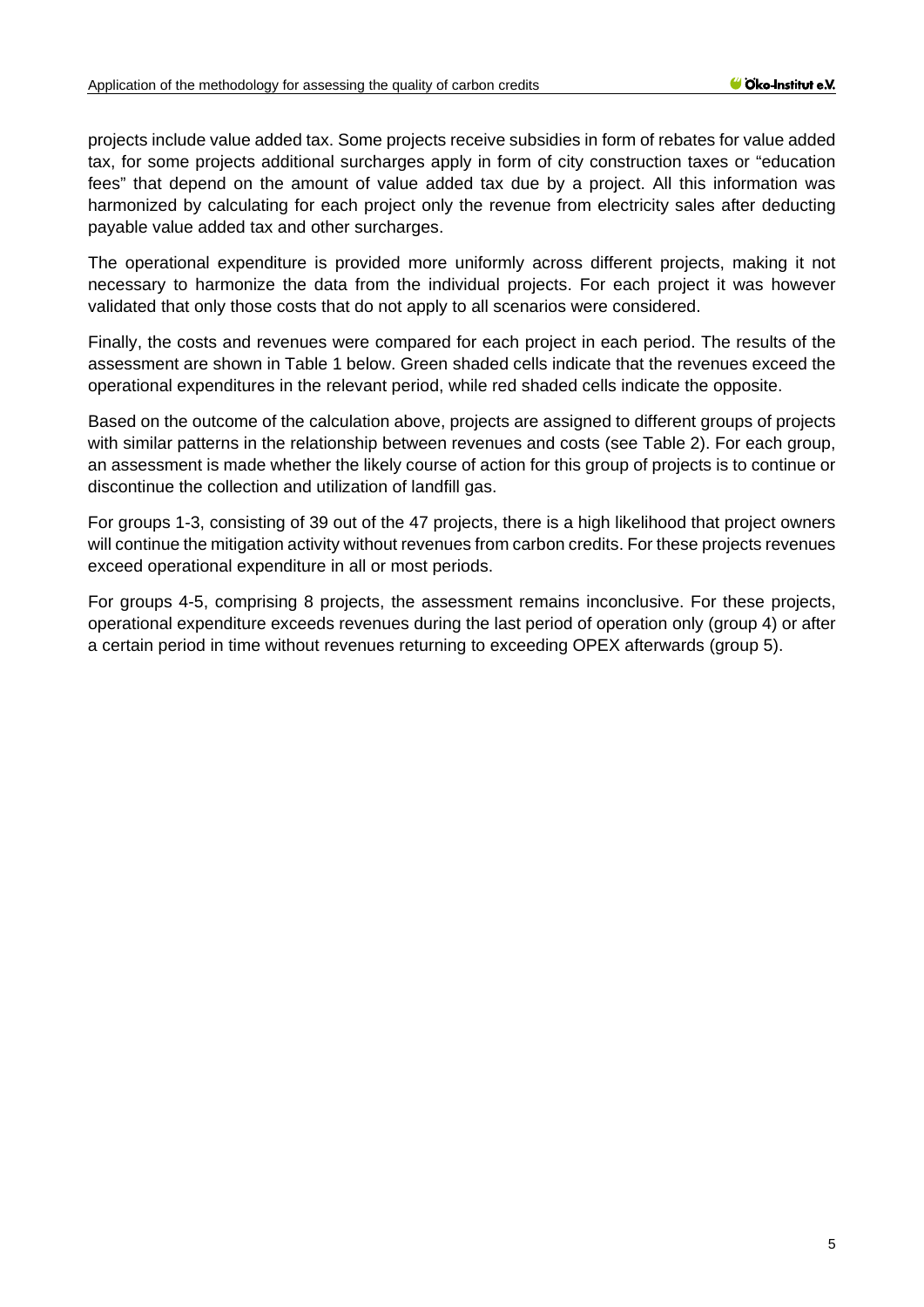<span id="page-5-0"></span>

| <b>Table 1</b> |              |                            | Difference between revenues other than CERs and OPEX for selected CDM landfill gas power projects |        |        |        |        |      |           |     |           |        |      |        |                              |     |                   |                      |                 |                   |                                         |        |              |        |     |      |
|----------------|--------------|----------------------------|---------------------------------------------------------------------------------------------------|--------|--------|--------|--------|------|-----------|-----|-----------|--------|------|--------|------------------------------|-----|-------------------|----------------------|-----------------|-------------------|-----------------------------------------|--------|--------------|--------|-----|------|
| ID             |              | Year Country Currency Unit |                                                                                                   | 1      | 2      | 3      | 4      | 5    | 6         |     | 8         | 9      | 10   | 11     | 12                           | 13  | 14                | 15                   | 16              | 17                | 18                                      | 19     | 20           | 21     | 22  | - 23 |
|                | 1240 2008 MX |                            | USD 100,000                                                                                       | $-0.4$ | 4.4    | 4.3    | 4.2    | 4.2  | 7.6       | 7.5 | 7.4       | 7.3    | 7.2  |        | 7.1 10.5 10.4 10.3 10.2 10.1 |     |                   |                      |                 | 9.9               | 9.8                                     | 9.7    | 9.6          |        |     |      |
|                | 1258 2007 PH |                            | EUR 100,000                                                                                       | $-1.0$ | $-1.0$ | 0.6    | 0.6    | 0.6  | 0.6       | 0.6 | 0.6       | 0.6    | 0.6  |        |                              |     |                   |                      |                 |                   |                                         |        |              |        |     |      |
| 1694           | 2006 CN      |                            | RMB 1,000,000                                                                                     | 0.0    | 2.8    | 4.3    | 5.3    | 5.5  | 5.6       | 7.1 | 7.4       | 8.5    | 9.0  | 10.4   | 9.4                          | 8.5 | 7.6               | 6.7                  |                 | $5.9$ $5.2$ $4.5$ |                                         | 3.8    | 3.1 2.5 58.5 |        |     |      |
|                | 1906 2007 CN |                            | EUR 100,000                                                                                       | 2.2    | 3.0    | 3.0    | 3.6    | 3.7  | 3.7       | 4.5 | 4.5       | 4.5    | 4.5  | 4.5    | 4.5                          | 4.5 |                   | 4.5 55.2             |                 |                   |                                         |        |              |        |     |      |
|                | 1909 2007 CN |                            | EUR 100,000                                                                                       | 1.2    | 1.2    | 1.1    | $-1.1$ | 1.0  | 0.9       | 0.9 | 0.8       | 0.8    | 0.7  | 9.6    |                              |     |                   |                      |                 |                   |                                         |        |              |        |     |      |
|                | 2186 2008 MX |                            | USD 100,000                                                                                       | 6.3    | 11.8   | 11.0   | 10.3   | 9.7  | 9.1       | 8.5 | 8.0       | 7.5    | 7.0  | 6.6    | 6.2                          | 5.8 |                   |                      | 5.5 5.1 4.8 4.5 |                   | 4.3                                     | 4.0    | 3.8          | 3.6    |     |      |
|                | 2451 2008 CN |                            | RMB 1,000,000                                                                                     | 0.7    | 1.3    | 1.2    | 1.0    | 0.9  | 0.8       | 0.7 | 0.6       | 0.5    | 0.4  | 0.3    | 0.2                          | 0.1 |                   |                      |                 |                   |                                         |        |              |        |     |      |
|                | 2452 2008 CN |                            | RMB 1,000,000                                                                                     | 0.5    | 1.0    | 0.9    | 0.8    | 0.7  | 0.6       | 0.5 | 0.4       | 0.3    | 0.2  | 0.1    | 0.1                          | 0.0 |                   |                      |                 |                   |                                         |        |              |        |     |      |
|                | 2810 2008 CN |                            | RMB 1,000,000                                                                                     | 1.4    | 1.0    | 1.0    | 1.0    | 1.2  | 1.2       | 1.2 | 1.2       | 1.2    | 1.2  | 1.2    | 1.2                          |     | $1.2$ $1.2$ $1.2$ |                      |                 |                   |                                         |        |              |        |     |      |
|                | 2816 2007 CN |                            | RMB 1,000,000                                                                                     | 0.4    | 0.3    | 0.3    | 0.3    | 0.3  | 0.3       | 0.3 | 0.2       | 0.2    | 0.2  |        |                              |     |                   |                      |                 |                   |                                         |        |              |        |     |      |
|                | 2892 2008 CN |                            | RMB 1,000,000                                                                                     | 1.3    | 1.3    | 1.1    | 1.0    | 0.9  | 0.7       | 0.6 | 0.5       | 0.4    | 0.3  |        |                              |     |                   |                      |                 |                   |                                         |        |              |        |     |      |
|                | 2944 2007 IN |                            | INR 100,000                                                                                       | 52.6   | 50.9   | 39.5   | 54.5   | 63.9 | 48.2 61.8 |     | 12.4 50.7 |        | 48.9 | 24.3   | 35.9                         |     | 15.8 35.9 36.5    |                      |                 |                   |                                         |        |              |        |     |      |
|                | 3074 2009 MX |                            | USD 100,000                                                                                       | 0.8    | 3.3    | 3.4    | 3.6    | 3.7  | 3.9       | 4.0 | 4.2       | 4.4    | 4.5  | 4.7    | 4.9                          | 5.1 | 5.1               | 4.6                  |                 |                   |                                         |        |              |        |     |      |
|                | 3260 2008 CN |                            | RMB 1,000,000                                                                                     | 0.0    | 0.9    | 1.5    | 1.8    | 1.8  | 1.8       | 3.1 | 3.6       | 4.0    | 4.4  | 4.5    | 4.5                          |     |                   |                      |                 |                   | 4.5 4.5 4.4 3.6 1.8 1.8 1.8             |        | 1.4          | $-1.1$ | 0.8 | 0.2  |
|                | 3794 2008 CN |                            | RMB 1,000,000                                                                                     | 0.0    | 7.6    | 7.6    | 7.6    | 7.6  | 7.6       | 7.6 | 7.6       | 7.6    | 4.0  | 4.0    | 4.0                          |     |                   |                      |                 |                   |                                         |        |              |        |     |      |
|                | 3937 2007 CN |                            | RMB 1,000,000                                                                                     | 0.0    | 1.5    | 1.5    | 1.5    | 1.5  | 1.5       | 1.4 | 1.4       | 1.4    | 1.1  | 1.0    | 1.0                          | 1.0 | 1.0               | 1.0                  | 0.9             |                   |                                         |        |              |        |     |      |
|                | 4442 2009 CN |                            | RMB 1,000,000                                                                                     | 2.1    | 3.6    | 3.6    | 3.6    | 3.6  | 3.6       | 3.6 | 3.6       | 3.6    | 3.6  | 3.6    | 3.6                          | 3.6 | 3.6               | 3.6                  | 3.6             |                   |                                         |        |              |        |     |      |
|                | 4610 2009 CN |                            | RMB 1,000,000                                                                                     | 1.0    | 1.0    | 1.0    | 1.0    | 1.0  | 1.0       | 1.0 | 0.4       | 0.4    | 0.4  | 0.4    | 0.4                          | 0.4 | 0.4               | $-0.1$               | $-0.1$          | $-0.1$            | $-0.1$                                  | $-0.1$ | $-0.1$       | $-0.1$ |     |      |
|                | 4743 2010 CN |                            | RMB 1,000,000                                                                                     | $-0.6$ | $-0.2$ | $-0.1$ | 0.0    | 0.2  | 0.3       | 0.3 | 0.4       | 0.5    | 0.7  | 0.8    | 0.9                          | 1.0 | 0.9               | 0.8                  | 0.8             | 0.7               | 0.6                                     | 0.6    | 0.5          | 0.4    |     |      |
|                | 5238 2009 CN |                            | RMB 1,000,000                                                                                     | 2.9    | 2.9    | 2.9    | 2.9    | 2.9  | 2.9       | 2.9 | 2.9       | 2.3    | 2.3  | 2.3    | 2.3                          | 2.3 | 2.3               | 2.3                  |                 |                   |                                         |        |              |        |     |      |
|                | 5316 2009 CN |                            | RMB 1,000,000                                                                                     | 2.0    | 2.0    | 2.0    | 2.0    | 2.0  | 2.0       | 2.0 | 2.0       | 1.6    | 1.6  | 1.6    | 1.6                          | 1.6 | 1.6               | 1.6                  |                 |                   |                                         |        |              |        |     |      |
|                | 5326 2005 CN |                            | RMB 1,000,000                                                                                     | 0.0    | 1.9    | 1.9    | 4.6    | 4.6  | 7.4       | 7.4 | 7.4       | 7.4    | 7.4  | 7.4    |                              |     |                   |                      |                 |                   | 1.4 7.4 1.4 7.4 7.4 7.4 7.4 7.4 7.4 7.4 |        |              |        |     |      |
|                | 5466 2009 CN |                            | RMB 1,000,000                                                                                     | 0.4    | 1.0    | 1.3    | 1.6    | 1.4  | 1.5       | 1.7 | 1.9       | 2.1    | 2.3  | 1.2    |                              |     |                   |                      |                 |                   |                                         |        |              |        |     |      |
|                | 5523 2009 CN |                            | RMB 1,000,000                                                                                     | 0.0    | 0.9    | 2.3    | 2.3    | 3.6  | 0.1       | 3.3 | 5.1       | 3.3    | 5.1  | $-0.2$ | 4.6                          | 6.3 | 4.6               |                      | $6.3 -0.7$      | $4.6$ 6.3         |                                         | 6.3    | 6.3          | 6.3    |     |      |
|                | 5557 2011 CN |                            | RMB 1,000,000                                                                                     | 0.0    | 2.9    | 2.9    | 2.9    | 2.9  | 4.6       | 5.1 | 5.5       | 5.9    | 4.3  | 3.0    | 1.8                          |     |                   | $0.7 -0.1 -0.9 -1.6$ |                 |                   |                                         |        |              |        |     |      |
|                | 5657 2010 CN |                            | RMB 1,000,000                                                                                     | 0.0    | $-1.1$ | $-0.7$ | $-0.4$ | 0.0  | 0.4       | 0.7 | 1.2       | $-1.7$ | 1.4  | $-1.2$ | $-1.1$                       |     |                   |                      |                 |                   |                                         |        |              |        |     |      |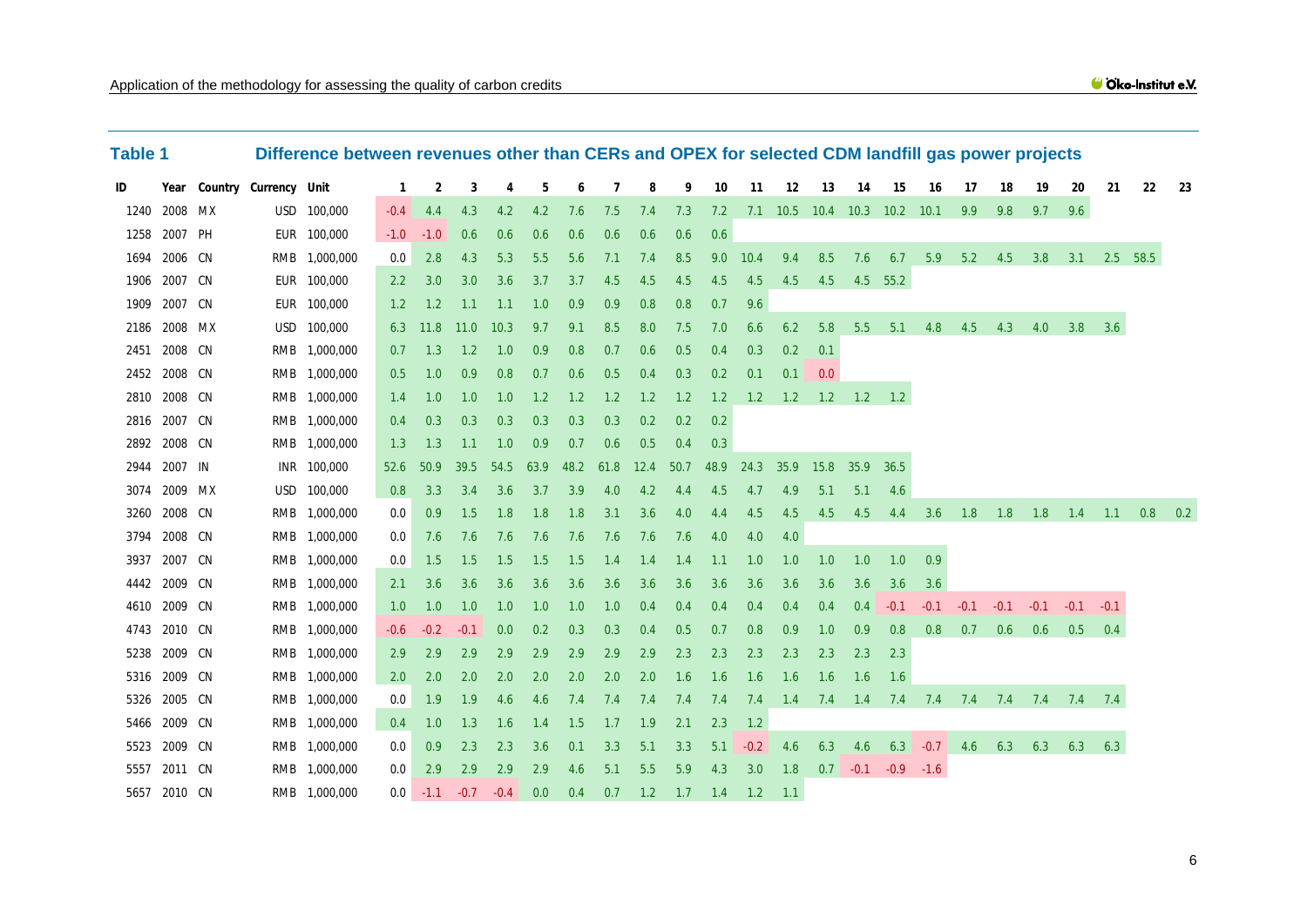#### <span id="page-6-1"></span>Cko-Institut e.V.

<span id="page-6-0"></span>

| ID                 |              | Year Country Currency Unit |                                                                        |                  |        |        |             |      |                |           |                |           | 10     | 11                                                              | 12         | 13          | 14                            | 15     | 16        | 17  | 18                                       | 19  | 20                                              | 21  | 22 |
|--------------------|--------------|----------------------------|------------------------------------------------------------------------|------------------|--------|--------|-------------|------|----------------|-----------|----------------|-----------|--------|-----------------------------------------------------------------|------------|-------------|-------------------------------|--------|-----------|-----|------------------------------------------|-----|-------------------------------------------------|-----|----|
| 5692a <sup>1</sup> | 2012 ZA      |                            | ZAR 1,000,000                                                          | $-1.9$           | 2.3    | 3.0    | 2.4         | 3.6  | 2.8            | 4.1       | 3.1            | 0.0       | 3.1    | 1.7                                                             | 1.8        | 1.3         | $-0.1$                        | 0.5    | $-0.8$    |     |                                          |     |                                                 |     |    |
| 5692b 2012 ZA      |              |                            | ZAR 1,000,000                                                          | $-1.9$           | 2.5    | 2.5    | 1.7         | 4.5  | 5.5            | 6.5       | 7.5            | 5.0       |        | 7.3 11.1 2.7 16.5 16.9 17.9 19.0                                |            |             |                               |        |           |     |                                          |     |                                                 |     |    |
|                    | 6000 2008 TH |                            | BHT 1,000,000                                                          | 0.5              | 0.5    | 0.4    | 0.4         | 0.2  | 0.3            | 0.3       | 0.2            | 0.2       | $-0.1$ |                                                                 |            |             |                               |        |           |     |                                          |     |                                                 |     |    |
|                    | 6073 2010 CN |                            | RMB 1,000,000                                                          | 0.5              | 0.5    | 0.5    | 0.5         | 2.4  | 2.6            | 2.8       | 3.0            | 3.2       | 3.4    | 3.5                                                             | 3.5        | 3.5         | 3.4                           |        |           |     | $2.8$ $-0.4$ $-0.6$ $-1.2$ $-1.3$ $-1.5$ |     |                                                 |     |    |
| 6229               | 2010 CN      |                            | RMB 1,000,000                                                          | 2.0              | 2.0    | 2.0    | 2.0         | 2.0  | 2.0            | 2.0       | 2.0            | 1.6       | 1.6    | 1.6                                                             | 1.6        | 1.6         | 1.6                           | 1.6    |           |     |                                          |     |                                                 |     |    |
|                    | 6335 2008 MX |                            | USD 100,000                                                            | 0.0              | 0.0    | $-0.5$ | 1.9         | 10.9 | 11.3           |           | 11.7 12.2 12.6 |           | 13.1   | 13.6 14.0                                                       |            | $12.7$ 11.7 |                               |        |           |     |                                          |     |                                                 |     |    |
|                    | 6346 2011 CN |                            | RMB 1,000,000                                                          | $-0.2$           | $-0.2$ | 0.3    | 0.3         | 0.8  | 0.8            | 0.8       | 0.7            | 0.7       | 0.7    | 0.7                                                             | 0.7        | 0.7         | 0.7                           |        | $0.7$ 0.7 |     |                                          |     |                                                 |     |    |
|                    | 6701 2011 CN |                            | RMB 1,000,000                                                          | 1.0              | 1.2    | 1.0    | 1.0         | 0.8  | 0.6            | 0.5       | 0.4            | 0.2       | 0.2    |                                                                 |            |             |                               |        |           |     |                                          |     |                                                 |     |    |
|                    | 6704 2011 CN |                            | RMB 1,000,000                                                          | $-0.4$           | $-0.2$ | 0.0    | 0.3         | 0.5  | 0.6            | 0.9       | 1.1            | 1.1       | 1.4    |                                                                 |            |             | $1.6$ $1.7$ $1.9$ $1.6$ $2.2$ |        |           |     |                                          |     |                                                 |     |    |
|                    | 6732 2011 CN |                            | RMB 1,000,000                                                          | 0.0              | 0.3    | 0.6    | 1.0         | 1.3  | 1.5            | 1.9       | 2.2            | 2.4       | 2.2    |                                                                 |            |             |                               |        |           |     |                                          |     |                                                 |     |    |
|                    | 6771 2012 MX |                            | USD 100,000                                                            | $-1.0$           | $-1.0$ | 7.6    | 7.9         | 8.1  | 8.4            | 8.6       | 8.9            | 9.1       | 9.4    |                                                                 | $9.7$ 10.0 | 4.2         | 4.3                           | 4.5    | 4.6       | 4.7 | 4.9                                      | 5.0 | 5.2                                             | 5.3 |    |
|                    | 6778 2012 MX | USD                        | 100,000                                                                | $-0.8$           | $-0.8$ | 3.0    | 3.1         | 3.2  | 3.3            | 3.4       | 3.5            | 3.6       | 3.7    | 3.8                                                             | 4.0        | 4.1         | 4.2                           | 4.3    | 4.5       | 4.6 | 4.7                                      | 4.9 | 5.0                                             | 5.2 |    |
|                    | 6922 2011 KR |                            | KRW 100,000,000                                                        | 3.8              | 3.4    | 1.9    | 2.9         | 3.4  | 1.2            | 3.3       | 2.9            | 1.8       | 2.6    | 2.4                                                             | 0.1        | 2.5         | 1.9                           | $-1.7$ |           |     |                                          |     |                                                 |     |    |
|                    | 8118 2011 CN |                            | RMB 1,000,000                                                          | 4.7              | 4.7    | 4.7    | 5.7         | 5.7  | 5.7            | 6.9       | 6.9            | 6.9       | 4.8    | 4.8                                                             | 3.7        |             | $3.7\quad 2.5$                |        |           |     |                                          |     | $2.5$ $-0.4$ $-0.4$ $-1.0$ $-1.0$ $-1.0$ $-3.6$ |     |    |
|                    | 8152 2010 CN |                            | RMB 1,000,000                                                          | 0.0              | 0.5    | 0.4    | 0.9         | 1.4  | 1.8            | 2.2       | 2.5            | 2.3       | 2.1    | 1.9                                                             | 1.7        | 1.5         | 1.3                           | 1.1    | 1.0       |     |                                          |     |                                                 |     |    |
|                    | 8603 2012 BR |                            | EUR 100,000                                                            | 0.0              | 9.4    | 10.3   | $-11.1$     | 11.8 | 12.4           | 13.0 13.3 |                | 13.3 13.3 |        | 13.3 12.5 10.6                                                  |            |             | 9.2                           | 8.3    | 7.5       | 7.0 | 6.6                                      | 6.2 | 5.9                                             | 5.7 |    |
|                    | 8962 2008 PA |                            | USD 100,000                                                            | 0.0 <sub>1</sub> | $-1.0$ | $-1.0$ | $-1.0 -1.1$ |      | 3.5            | 3.4       | 7.7            |           |        | 7.5 11.5 11.2 15.1 14.7 14.3 13.8 13.4 12.9 12.4 11.9 11.4 10.9 |            |             |                               |        |           |     |                                          |     |                                                 |     |    |
|                    | 9303 2011 GT |                            | USD 100,000                                                            | <b>18.1</b>      | 21.8   | 21.8   | 13.8        |      | 21.8 21.8 21.8 |           | 13.8           |           |        | 21.8 21.8 21.8 13.8 21.8 21.8                                   |            |             |                               | 3.6    |           |     |                                          |     |                                                 |     |    |
|                    | 9346 2008 CN |                            | RMB 1,000,000                                                          | 0.0              | 0.8    | 1.3    | 1.6         | 1.9  | 2.0            | 2.0       | 2.0            | 2.0       | 2.0    | 2.0                                                             | 2.0        | 2.0         | 2.0                           | 1.9    | 1.7       | 1.5 | 1.3                                      | 1.2 | 1.0                                             | 0.9 |    |
|                    | 9413 2012 CN |                            | RMB 1,000,000                                                          | $-0.3$           | $-0.3$ | 5.0    | 4.9         | 4.9  | 12.3           |           |                |           |        | 12.1 17.3 17.3 17.3 17.3 17.3 12.1 12.1                         |            |             |                               | 4.7    | 4.7       | 4.7 | 4.7                                      | 4.7 |                                                 |     |    |
|                    | 9686 2011 MX |                            | USD 100,000                                                            | 8.0 <sub>1</sub> | 8.8    | 9.7    |             |      |                |           |                |           |        | 10.7 11.7 12.8 14.0 15.2 16.6 17.9 15.7 13.1 10.8               |            |             | 8.6                           | 6.6    | 4.8       | 3.1 | 1.5                                      |     | $0.0 -1.4$                                      |     |    |
|                    |              |                            | Source: Own calculation based on information provided by CDM projects. |                  |        |        |             |      |                |           |                |           |        |                                                                 |            |             |                               |        |           |     |                                          |     |                                                 |     |    |

 CDM project 5692 consists of two components at different locations for which separate financial analyses are provided. The suffixes 5692a and 5692b have been added in this table to depict the calculations for each component individually. The official CDM ID for both components is 5692.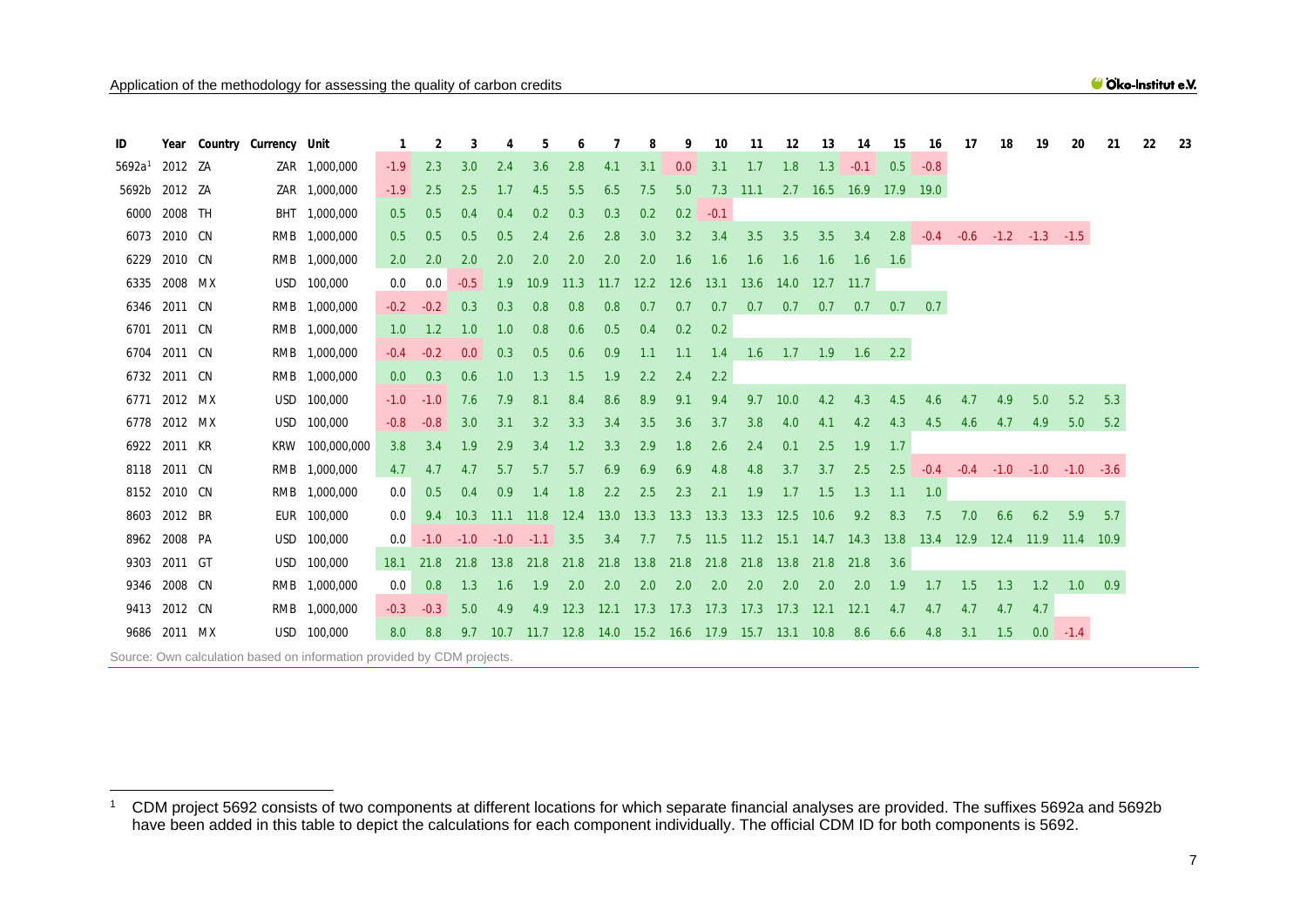<span id="page-7-2"></span>Cko-Institut e.V.

<span id="page-7-1"></span>

| <b>Table 2</b> | Assessment of vulnerability for data sample                                                                                                                        |             |                                                                                                                                                                                                                                                                                                                                                                                                                                                   |                                   |
|----------------|--------------------------------------------------------------------------------------------------------------------------------------------------------------------|-------------|---------------------------------------------------------------------------------------------------------------------------------------------------------------------------------------------------------------------------------------------------------------------------------------------------------------------------------------------------------------------------------------------------------------------------------------------------|-----------------------------------|
| Group          | <b>Project IDs</b>                                                                                                                                                 | #           | <b>Description</b>                                                                                                                                                                                                                                                                                                                                                                                                                                | <b>Likely course</b><br>of action |
|                | 1694, 1906, 1909, 2186, 2451, 2810, 2816,<br>2892, 2944, 3074, 3260, 3794, 3937, 4442<br>5238, 5316, 5326, 5466, 6229, 6701, 6732,<br>6922, 8152, 8603, 9303, 9346 | 26          | Revenues exceed OPEX during all periods of project operation. Continuing the<br>activity is therefore the most likely scenario for these projects.                                                                                                                                                                                                                                                                                                | Continue the<br>activity          |
| $\overline{2}$ | 1240, 1258, 4743, 5692b <sup>2</sup> , 5657, 6335,<br>6346, 6771, 6778, 8962, 9413, 8962                                                                           | 12          | Revenues exceed OPEX during all periods of project operation except the first Continue the<br>periods of project operation. For some projects, sale of electricity form landfill<br>gas utilization only starts in the second, third or fourth period, or it starts with<br>very low levels of electricity generated. As for all following periods revenues<br>exceed OPEX it is likely that the activity will be continued.                      | activity                          |
| 3              | 5223 (Note: This also applies to project<br>$5692a^2$ )                                                                                                            | $\mathbf 1$ | OPEX exceed revenues during one or two singular periods towards the middle<br>of project operation. After each singular period, revenues return to exceeding<br>OPEX, making it likely that the activity is continued.                                                                                                                                                                                                                            | Continue the<br>activity          |
| 4              | 2452, 5692a <sup>2</sup> , 6000, 9686                                                                                                                              | 4           | Revenues exceed OPEX during all periods of project operation except for the<br>last period (except for 5692a <sup>2</sup> ). This last period of the project's operation might<br>be vulnerable to discontinuation as there might be no incentive to continue the<br>activity in the last years of the project operation. However, discontinuing the<br>activity might be associated with costs as well (e.g., for dismantling the<br>equipment). | Inconclusive                      |
| 5              | 4610, 5557, 6073, 8118                                                                                                                                             | 4           | Revenues exceed OPEX except for several years at the end of the project   Inconclusive<br>operational period. This is however true under both the scenario with and<br>without revenues from carbon credits (there are no CER sells planned in the                                                                                                                                                                                                |                                   |

<span id="page-7-0"></span> $2$  CDM project 5692 consists of two components at different locations for which separate financial analyses are provided. The suffixes 5692a and 5692b have been added in this table to depict the calculations for each component individually. The official CDM ID for both components is 5692.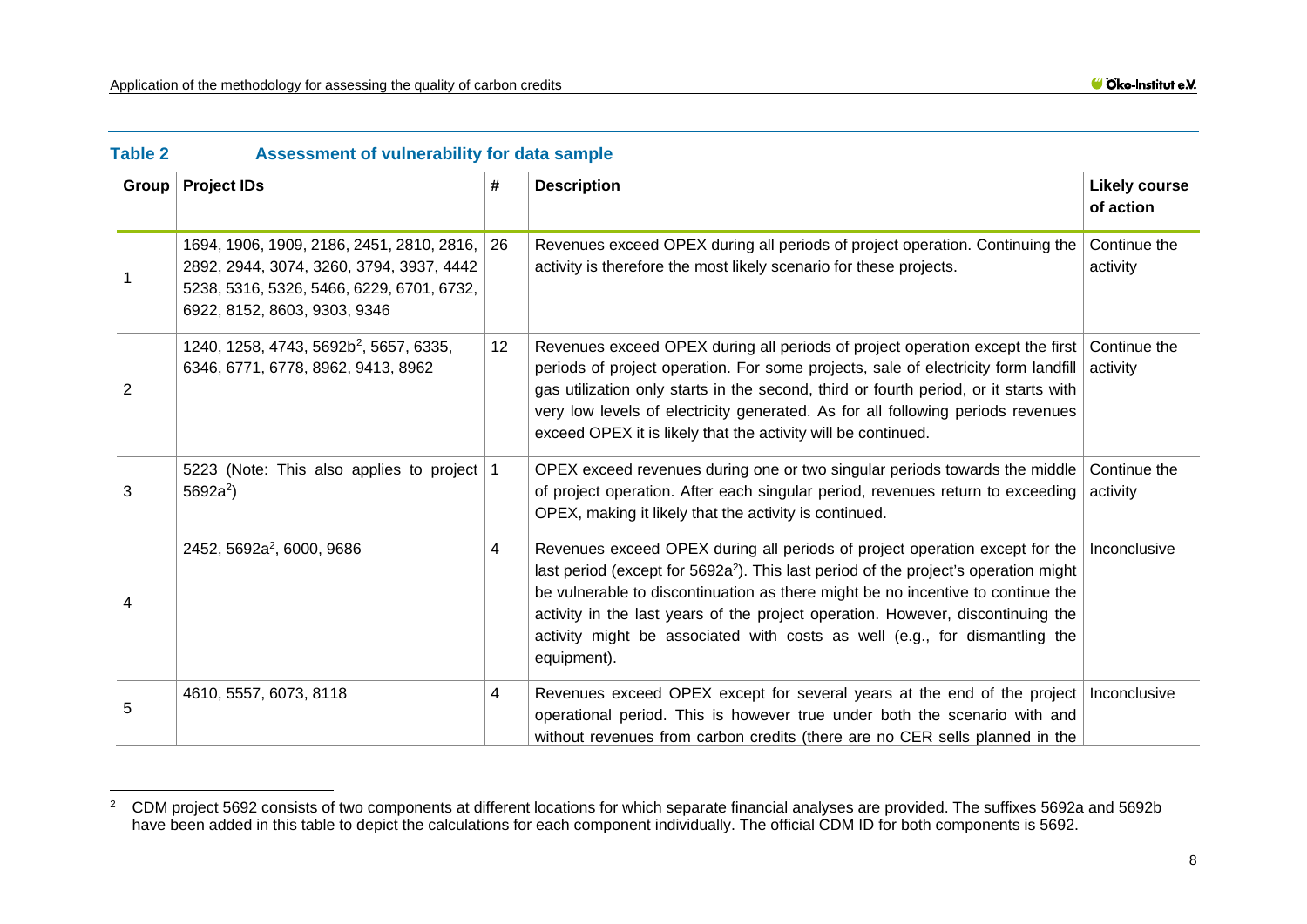| respective periods) which suggests that carbon credits do not have an influence |
|---------------------------------------------------------------------------------|
| for the continuation decision for these projects in the respective periods.     |

Source: Own compilation.